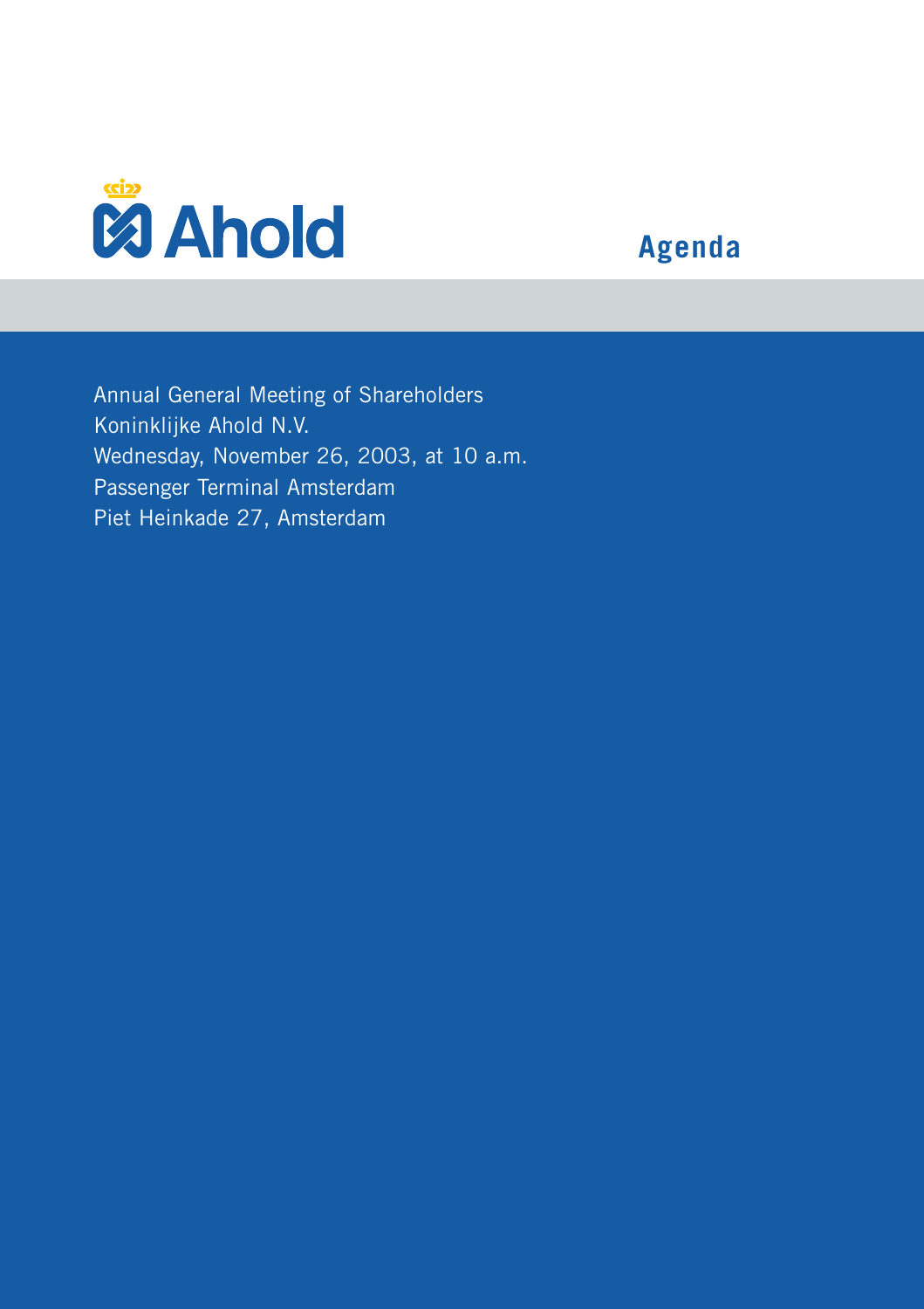- 1. Opening.
- 2. Annual report of the Corporate Executive Board for fiscal 2002.
- 3. 2002 financial statements. - Adoption of the annual accounts.
- 4. Composition of the Executive Board. - Proposal to appoint Peter Wakkie.
- 5. Proposal to amend the Articles of Association.
- 6. Authorization of the Executive Board for a period of 18 months, i.e. up to May 26, 2005, empowering the Executive Board, subject to the approval of the Supervisory Board, to adopt resolutions:
	- a. to issue any of the shares of common stock remaining unissued for the time being;
		- to issue any of the shares of cumulative preferred stock remaining unissued for the time being;
		- to issue any of the shares of cumulative preferred financing stock remaining unissued for the time being;

such authorization including the power to grant rights to subscribe for such shares, all this within the limits of the authorized capital as it will stand upon effectuation of the proposed amendment of the Articles of Association.

- b. to restrict or eliminate the pre-emptive rights of holders of shares of common stock when issuing shares of common stock and/or when granting rights to subscribe for shares of common stock.
- 7. Proposal to authorize the Corporate Executive Board for a period of 18 months, i.e. up to May 26, 2005, and subject to the approval of the Supervisory Board, to acquire for valuable consideration, whether by private transaction or at the Stock Exchange, as many (depository receipts of) ordinary shares of the Company as shall be permitted within the limits of the law and the Articles of Association, at a price which may not be lower than one eurocent and may not be higher than 105% of the average closing price of such shares at the Amsterdam Stock Exchange calculated over the five stock exchange days immediately preceding the date of acquisition.
- 8. Information about criteria for Anders Moberg's bonus.
- 9. Any other business and adjournment of the Meeting.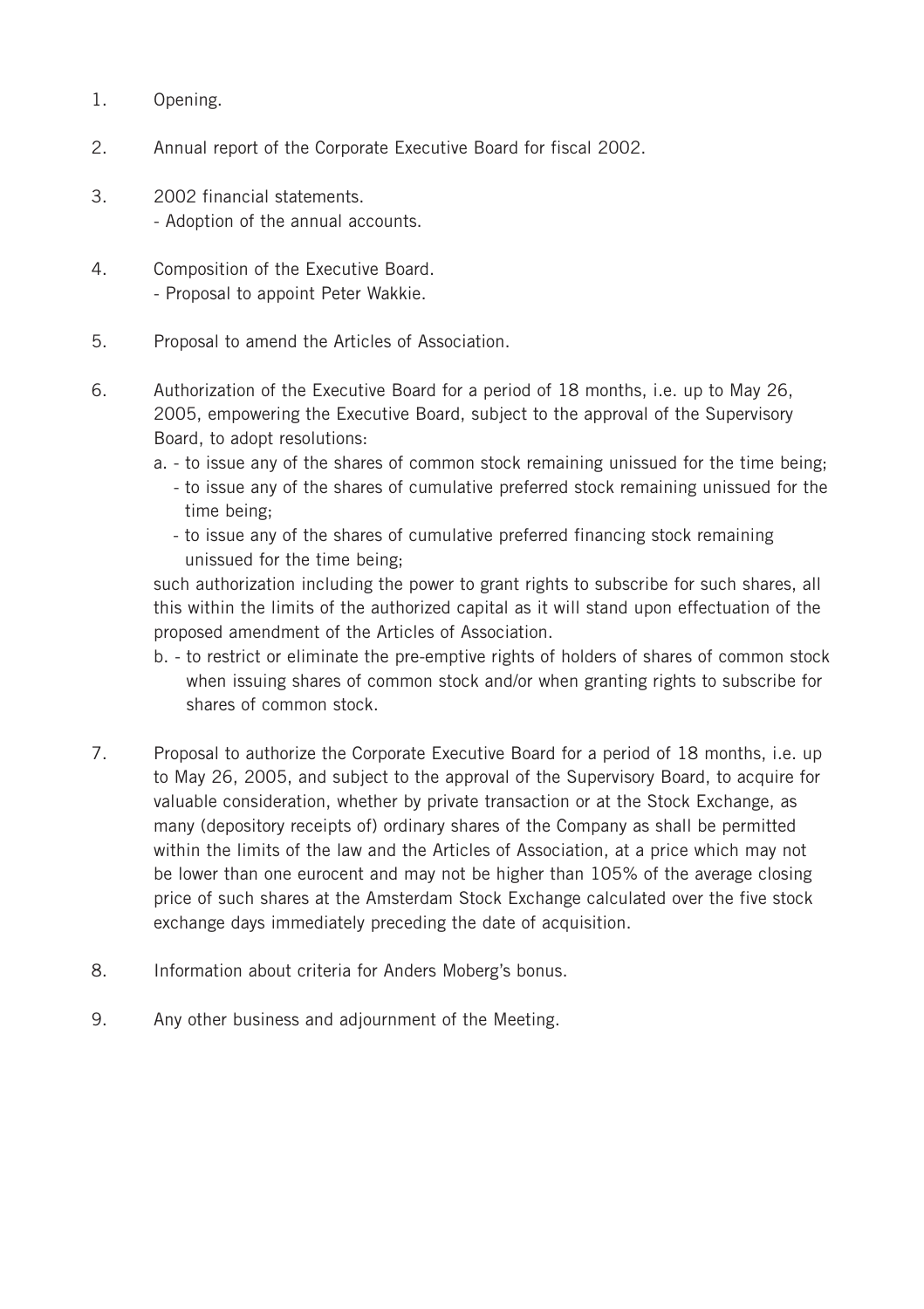## *Re item 4:*

*This is no binding nomination; the resolution shall be passed by an absolute majority of votes.*

## *Remuneration Peter Wakkie*

- *1. Base salary: € 500,000.-*
- *2. Bonus: 1 x base salary on the basis of performance criteria to be established between Wakkie and the Supervisory Board.*
- *3. Shares: 75,000 shares in December 2004 and 75,000 shares in December 2005, (subject to Wakkie being employed by Ahold on those respective dates).*
- *4. Options: 75,000, to be awarded in 2004.*
- *5. Notice period of termination: 3 months.*
- *6. Severance pay: none.*
- *NB: Elements 2, 3 and 4 subject to general remuneration policy to be proposed to the General Meeting of Shareholders in February 2004 and to be approved by it.*

## *Re item 6:*

*Authorization is asked in order to be able to materialize the announced rights issue.*